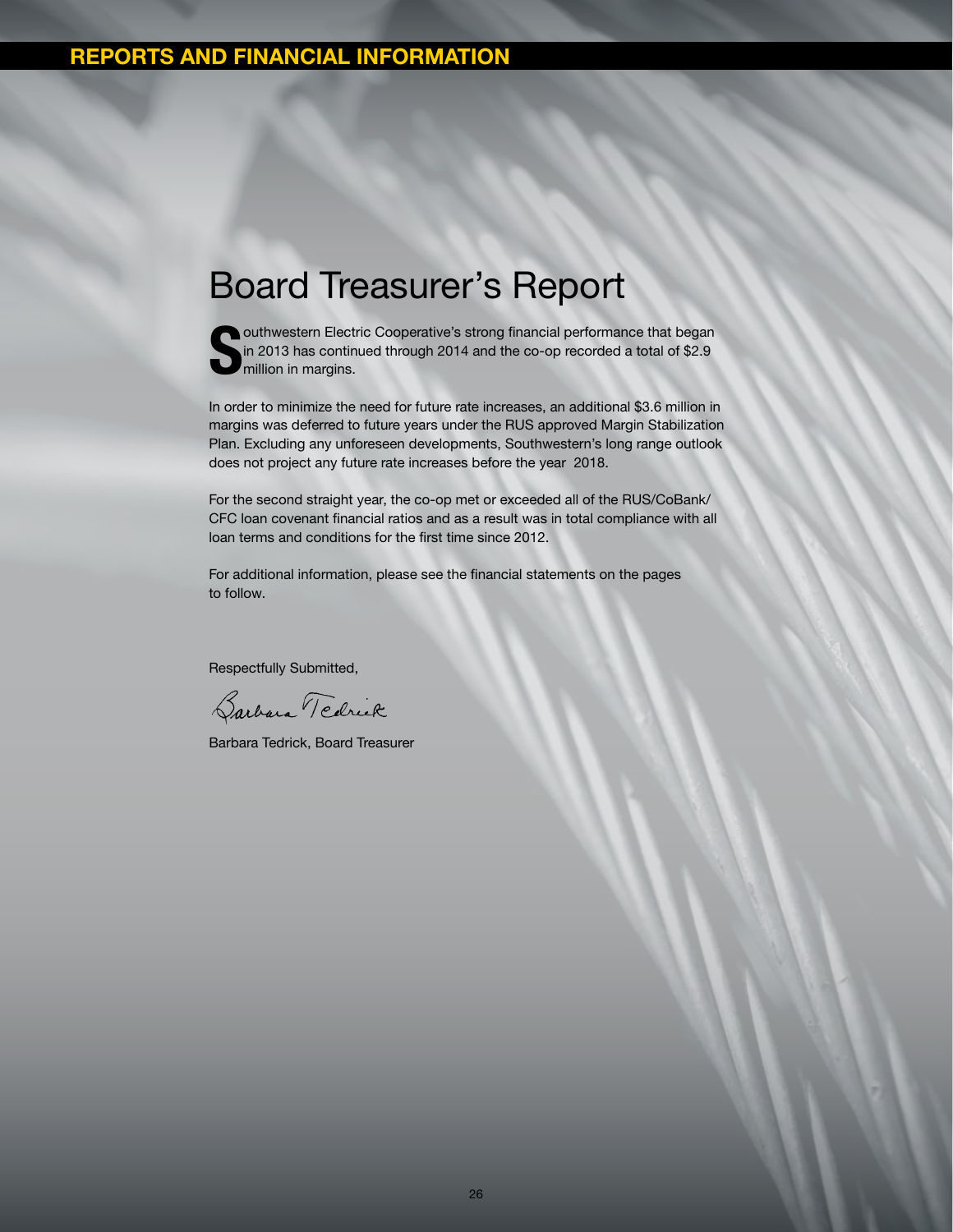

Capital Investment *in millions of dollars*

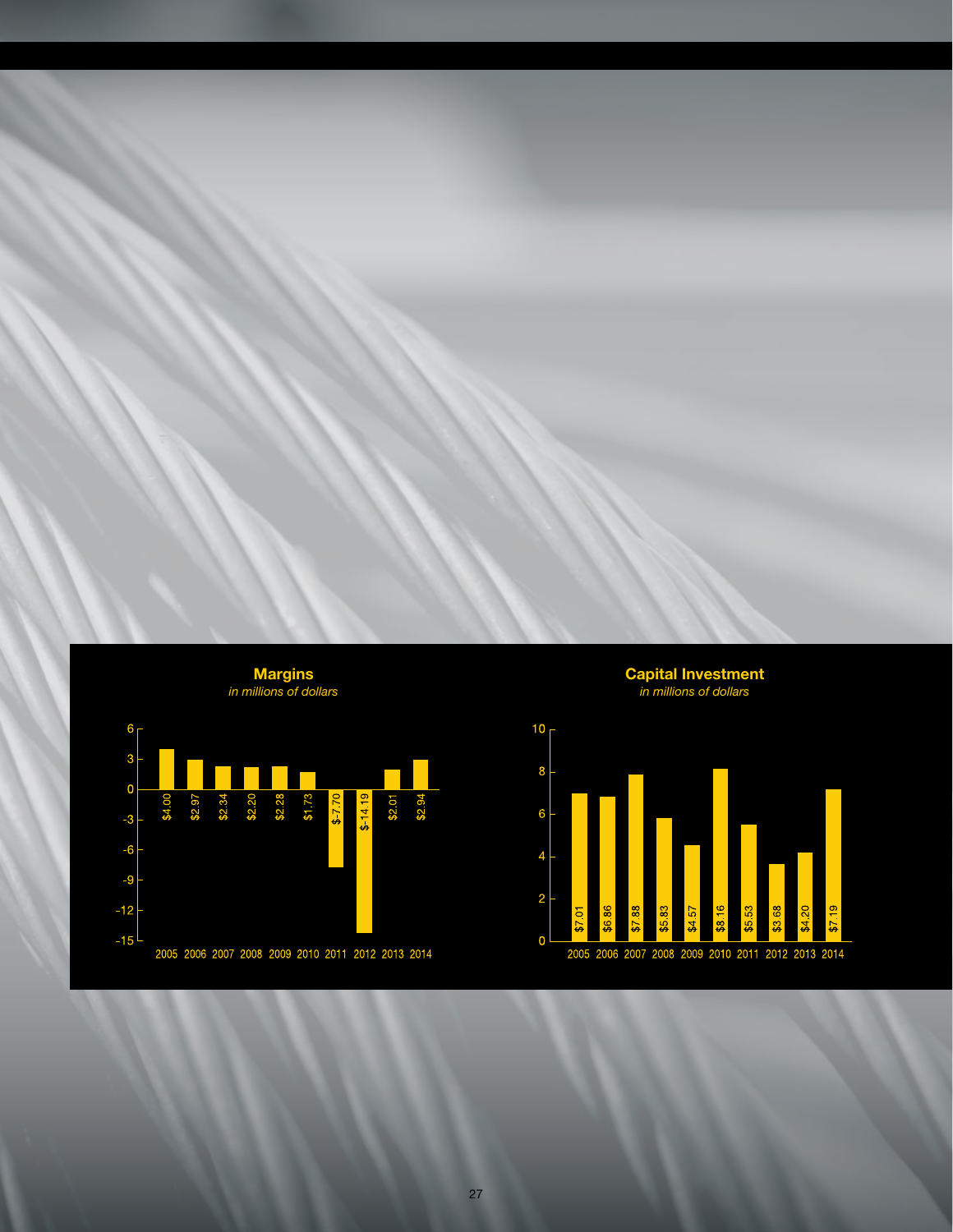## Southwestern Electric Cooperative, Inc. Financial Information

| <b>Statement of Operations</b>           | 2014            | 2013         | 2012             |
|------------------------------------------|-----------------|--------------|------------------|
| Operating Revenue & Patronage Capital    | \$52,363,832    | \$53,178,638 | \$66,564,648     |
| <b>Power Production</b>                  | 690.243         | 676.725      | 836,657          |
| <b>Cost of Purchased Power</b>           | 28,261,573      | 26,993,035   | 58,349,826       |
| Distribution Expense - Operation         | 1,084,036       | 957,773      | 1,019,840        |
| Distribution Expense - Maintenance       | 4,615,862       | 3,693,285    | 3,623,212        |
| <b>Consumer Accounts</b>                 | 1,321,571       | 1,205,402    | 1,262,870        |
| Customer Service & Informational Expense | 224,232         | 225,713      | 222,561          |
| <b>Sales</b>                             | 793,185         | 709,035      | 788,575          |
| Administrative & General Expense         | 4,626,816       | 4,842,940    | 5,926,829        |
| Depreciation & Amortization              | 4,369,907       | 4,298,375    | 4,267,845        |
| <b>Taxes</b>                             | 467,238         | 452,673      | 523,262          |
| Interest and Other Deductions            | 3,311,418       | 3,299,429    | 3,345,974        |
| <b>Total Cost of Electric Service</b>    | \$49,766,081    | \$47,354,385 | \$80,167,451     |
| <b>Margins</b>                           |                 |              |                  |
| Operating Margins & Patronage Capital    | \$2,597,751     | \$5,824,253  | \$(13,602,803)   |
| Non-Operating Margins                    | 342,193         | 434,518      | (589, 914)       |
| <b>Extraordinary Items</b>               | $\underline{0}$ | (4,251,238)  | $\overline{0}$   |
| Total Operating & Non-Operating Margins  | \$2,939,944     | \$2,007,533  | \$(14, 192, 717) |

Total Electricity Sold to Members *in millions of kWh*



Rate per kWh to Residential Members *in dollars*